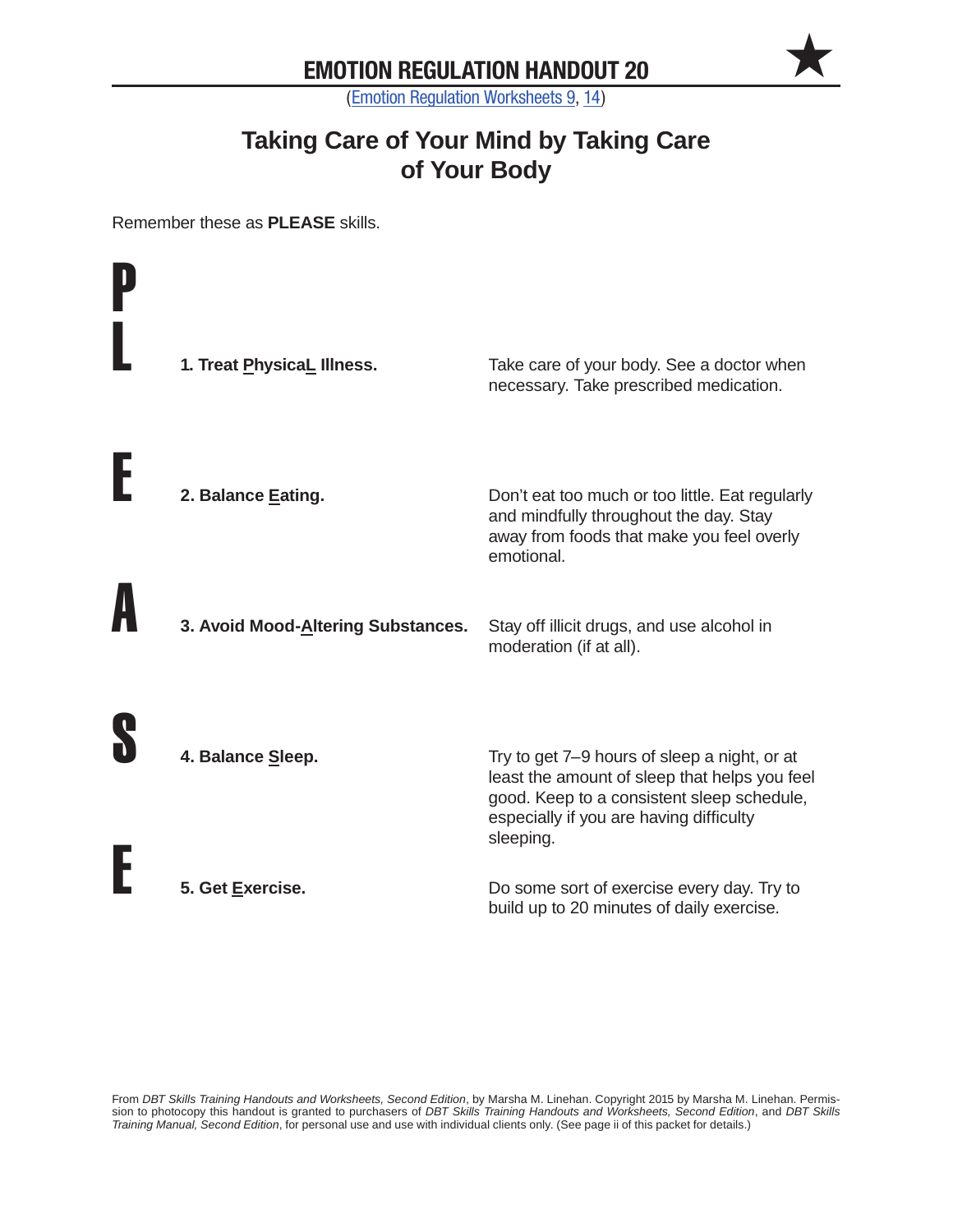$\bigstar$ 

(Distress Tolerance Worksheet 4)

# **TIP Skills: Changing Your Body Chemistry**

#### **To reduce extreme emotion mind fast.**

Remember these as **TIP** skills:

T

I

 $\overline{1}$  $\overline{1}$  $\overline{ }$  $\overline{1}$  $\overline{1}$  $\overline{ }$  $\overline{1}$  $\overline{1}$  $\overline{ }$  $\overline{1}$  $\overline{1}$  $\overline{ }$  $\overline{ }$ ₹  $\overline{ }$  $\overline{ }$  $\overline{1}$  $\overline{ }$  $\overline{ }$  $\overline{1}$  $\overline{ }$  $\overline{ }$  $\overline{1}$  $\overline{ }$  $\overline{1}$  $\overline{1}$  $\overline{\mathcal{L}}$ 

P

### **Tip the Temperature of your face with cold water**\* **(to calm down fast)**

- Holding your breath, put your face in a bowl of cold water, or hold a cold pack (or zip-lock bag of cold water) on your eyes and cheeks.
- Hold for 30 seconds. Keep water above 50°F.

## **Intense exercise**\* **(to calm down your body when it is revved up by emotion)**

- Engage in intense exercise, if only for a short while.
- •• Expend your body's stored up physical energy by running, walking fast, jumping, playing basketball, lifting weights, etc.

## **Paced breathing (pace your breathing by slowing it down)**

- Breathe deeply into your belly.
- •• Slow your pace of inhaling and exhaling way down (on average, five to six breaths per minute).
- •• Breathe *out* more slowly than you breathe *in* (for example, 5 seconds in and 7 seconds out).

### **Paired muscle relaxation**

**(to calm down by pairing muscle relaxation with breathing out)**

- •• While breathing into your belly deeply tense your body muscles (*not* so much as to cause a cramp).
- Notice the tension in your body.
- •• While breathing out, say the word "Relax" in your mind.
- Let go of the tension.
- Notice the difference in your body.

From *DBT Skills Training Handouts and Worksheets, Second Edition*, by Marsha M. Linehan. Copyright 2015 by Marsha M. Linehan. Permission to photocopy this handout is granted to purchasers of *DBT Skills Training Handouts and Worksheets, Second Edition*, and *DBT Skills Training Manual, Second Edition*, for personal use and use with individual clients only. (See page ii of this packet for details.)

<sup>\*</sup>**Caution:** Very cold water decreases your heart rate rapidly. Intense exercise will increase heart rate. Consult your health care provider before using these skills if you have a heart or medical condition, a lowered base heart rate due to medications, take a beta-blocker, are allergic to cold, or have an eating disorder.